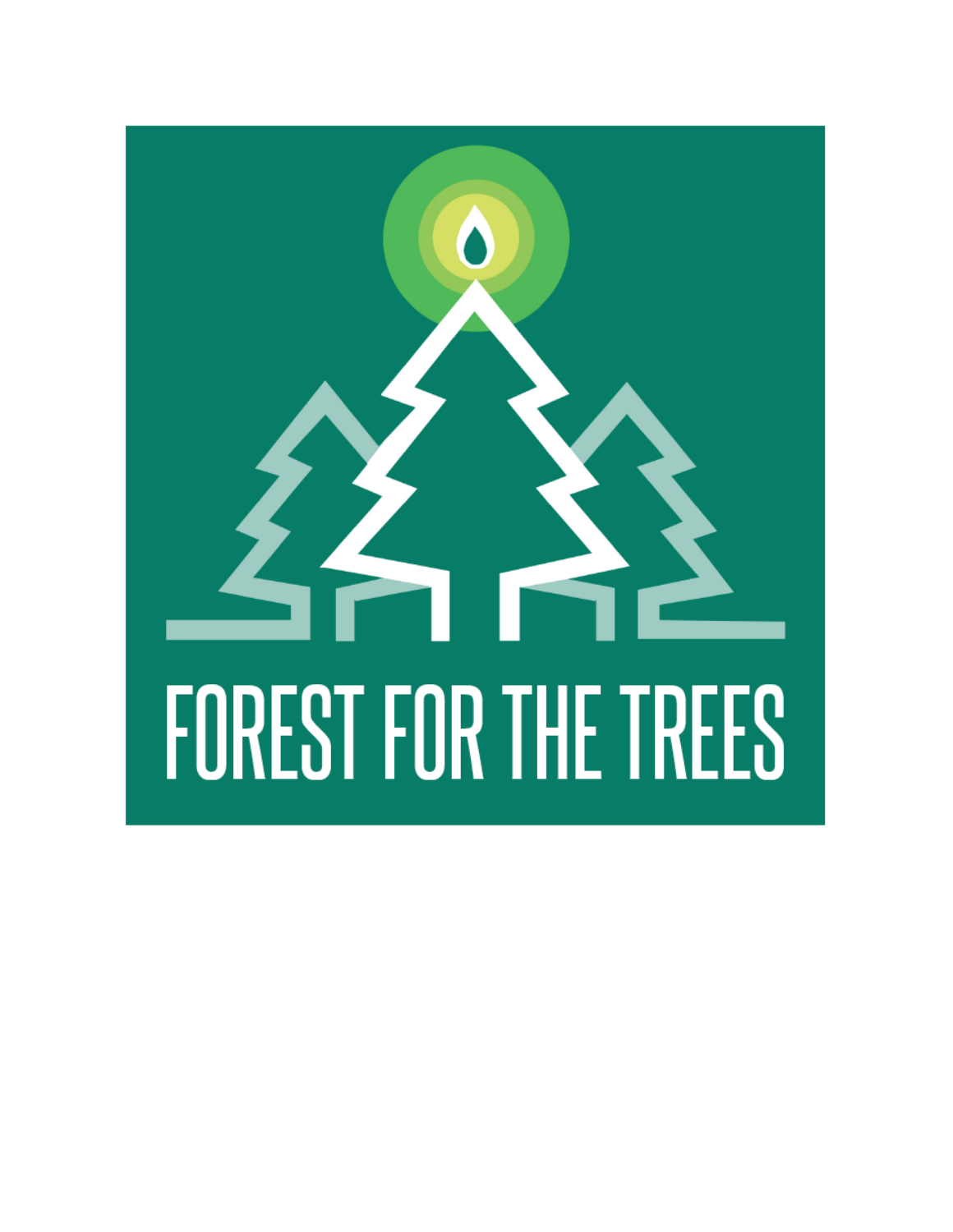# **Top 3 Overall Winners**

NOW YOU SEE IT, NOW YOU DON'T

By: Dr. Rush Pierce

It must have started some time before, but I assign the beginning to a sunny August day, auspicious at the time for another reason. I was looking forward to hiking with my daughter, now grown and living far away. Our fun day together ended with a strange comment: "Daddy, your left calf is smaller than the other one."

Some months later I noticed difficulty using my left leg to climb a steep ledge. I recalled my daughter's comment and thought, that's odd, stepping up is mainly a function of quadriceps muscles, not gastrocnemius. Then I fell during my morning run. That evening, I measured my calf circumferences by palpating my tibial tuberosities, measuring 10 cm inferiorly, drawing a line, and then circling my calves with a measuring tape. Indeed, there was a 3 cm difference. I recalled a colleague saying they no longer teach medical students this technique because calf swelling has low likelihood ratios for diagnosing deep vein thrombosis. Oh well, I thought, I'm not trying to diagnose DVT. I looked up the causes of painless calf atrophy in a 63-year-old man and found a short list of mostly bad diseases.

I saw my primary care physician. I was pleased when she measured my calf circumferences like I had. "There's a 3 cm difference, I want you to see a neurologist." This took a few months. By then I had observed occasional twitching movements in my leg. In 40 years of practice, I had observed fasciculations in just a handful of patients, is that what I was seeing? I watched YouTube videos of ALS patients who had filmed their fasciculations and became more worried.

I saw the neurologist, who detected hyperreflexia. My EMG was markedly abnormal in three motor groups, classic for ALS, a disease with a median life expectancy of three to five years. I had suspected this diagnosis but was still stunned, in part because I felt well and was so active. My children urged me to get a second opinion. I saw a specialist at one of the national ALS Centers who confirmed my diagnosis.

I thought I would feel anxious and depressed, but mainly I experienced something else. Previously I had been drifting along, enjoying my life, thinking I would live to at least age 85. Now I was facing just a few years of life, half with significant disability. Suddenly, my life came into focus. My daughter had been urging me to join her in walking the Camino de Santiago. Four months after my diagnosis, I traveled to Spain for this very special father-daughter journey. Without the urgency created by ALS, I doubt that I would have made time for this. I spent more time with family and friends. I connected with long neglected high school classmates. I became interested in mindfulness mediation, and though never a regular practitioner, I often found myself focusing on the present moment and finding joy and meaning in what was right in front of me. I enrolled in a clinical trial. I had been able to be such a better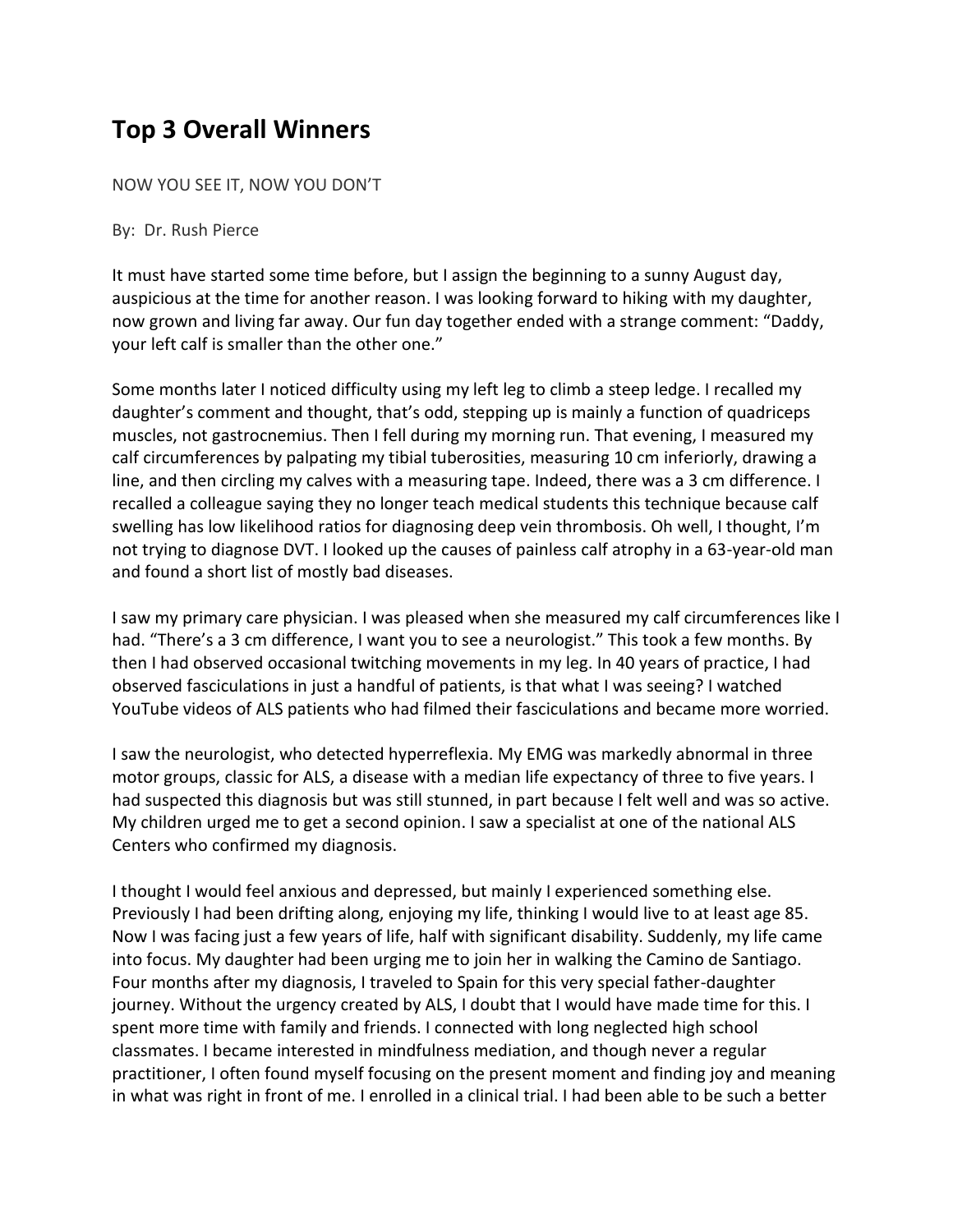doctor because thousands of patients had volunteered for such trials. Now I could be one of those volunteers and perhaps help other doctors' evidence-based practice. If I hadn't gotten ALS, I would not have had that opportunity.

Together, my wife and I made a number of decisions: retire early, move closer to our kids, build a handicapped accessible house. We felt that this was the best way to address a difficult future. Though it took over a year, we built a handicapped accessible home, I retired, and we moved to another state. Amazingly, through all of this my health prevailed. My muscle weakness did not worsen, I packed and carried heavy moving boxes without falling. I developed no bulbar symptoms.

It was now over two years since my diagnosis. Our move necessitated that I see a new neurologist. He was surprised by the lack of disease progression and repeated many tests. My exam and EMG were now nearly normal. Somehow my disease had gotten better, something ALS never does. I had no doubt about my previously diagnosis, I had had classic signs and symptoms and met the standard diagnostic criteria. But now, inexplicably, I no longer had ALS!

As one with a twenty-first century scientific world view, how do I understand this? Some of my church friends say it was the power of prayer, but I don't think God really works that way, answering some prayers while ignoring others. My daughter thinks that the Camino de Santiago cured me. After all, thousands of pilgrims attest to the healing power of that spiritual walk. Maybe it was the investigational drug that I might have taken during the clinical trial. Perhaps it is just heterogeneity of ALS, an incompletely understood disease for which diagnostic criteria are still inexact. To me it doesn't matter, it is simply one of life's mysterious, awesome gifts.

I have experienced mixed, confusing emotions about all of this. I am overjoyed that I can anticipate a longer life with a different ending. I awaken every day, still astonished about this incredible turn of events. Strangely though, I also feel guilty. Friends in my ALS support group are still burdened with a horrible disease, and for no understandable reason, I escaped their inexorable fate. In many ways, my life was more focused, immediate and real when I had ALS. I connected with family and friends in meaningful and joyous ways, this now somehow seems less compelling and less urgent. When I had ALS, my life came into focus. I could really see it. I felt alive and authentic every day. Now I often feel less vibrant, less attentive to the joy of everyday things. While I am so thankful that I no longer have ALS, I desperately hope I can hold onto the part of that terrible disease that unexpectedly added focus, meaning and joy to my life.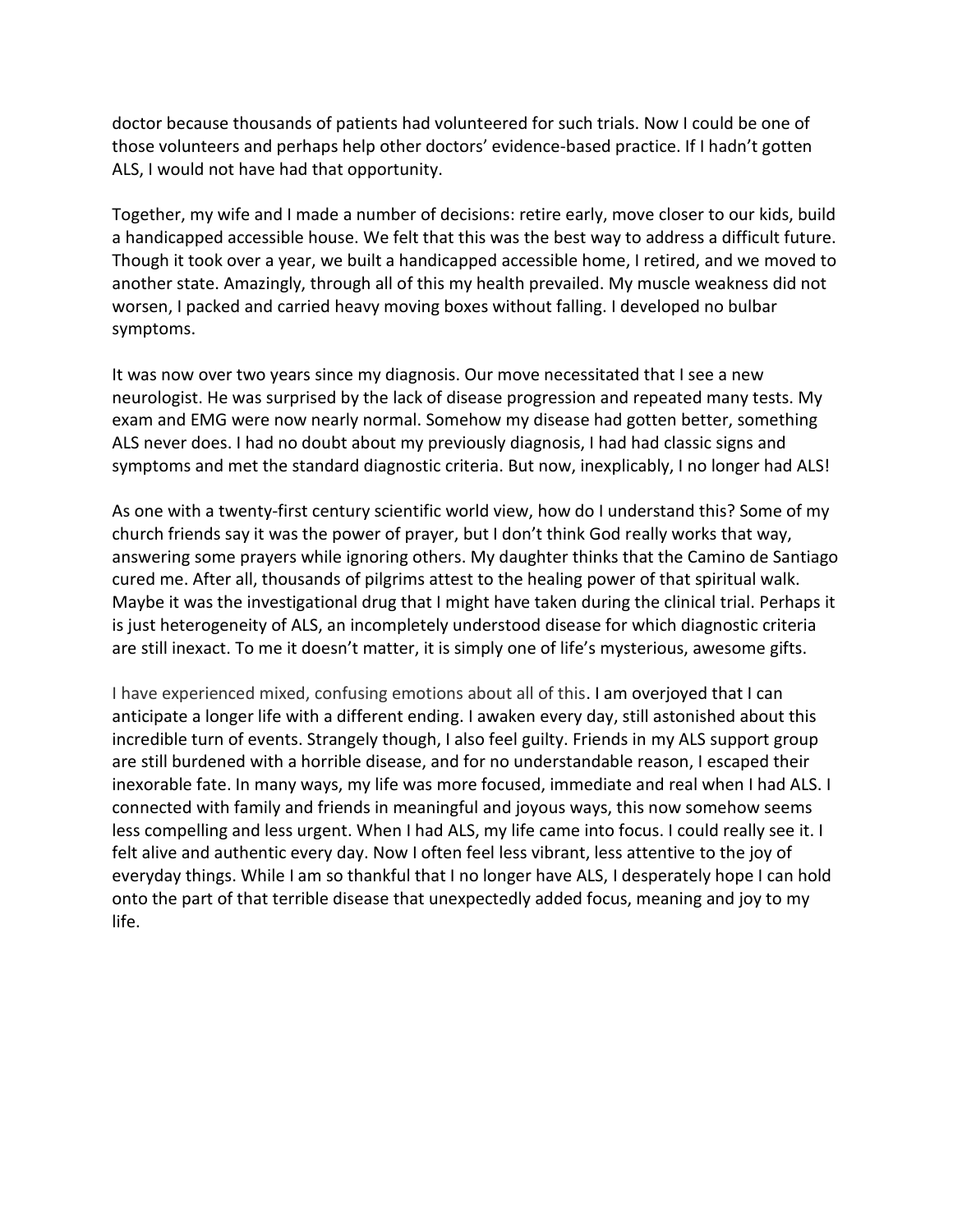#### BRINGING HOME THE BACON

By: Dr. Cassandra Duarte University of Colorado Internal Medicine Residency Program

"Your promises aren't good for much" he told me, straight faced and slightly disappointed as he glanced longingly at his cup of Starbucks coffee. Mr. O had been admitted overnight because of increased shortness of breath in the setting of metastatic prostate cancer. He had been made NPO overnight because the resident was concerned that he had aspirated on some water in the Emergency Room. This morning I had told him he could have some coffee, mistakenly interpreting his nursing dysphagia screen for the official speech and swallow screen.

I apologized profusely and asked him to hold off on drinking his coffee for just a short bit of time until the team had a chance to come talk with him. "This is already off to a bad start" I thought as I foamed out and walked away from his room. I brushed the encounter under the rug as another small stumble in my first month of intern year and hoped that Mr. O wouldn't hold this against me. During rounds we had Mr. O take a sip of his coffee to do our own bedside speech and swallow evaluation. He passed with flying colors and eagerly started drinking his coffee.

The next day I came to pre-round on him and saw him struggling to reach something in bed. I said hello and he mentioned that he had dropped his hearing aid. I saw a little flesh colored object just out of reach of his hand. I wandered over and picked it up, and then (poorly) helped him fit the piece back into his ear. Jokingly I said "my promises may not amount to much but at least I was here when you needed some help!" He laughed with me, forgetting that he had made fun of me and my empty promises the day before.

Though we spent a very short amount of time together I found him a wonderful person to speak with. He was always warm and welcoming in the mornings and I'd make a joke with him about how we both needed coffee. Countless times during his hospitalization I would peek my head around his curtain and see him sitting up, bright blue eyes behind his large wire rimmed glasses. Often they were wet with tears. It was during this admission that he and his family were starting to come to terms with his terminal diagnosis and were considering a hospice referral. Usually when I saw him upset I'd come over and sit with him, plopping myself on the edge of his bed. We'd chat about different things in our lives and without thinking I'd reach over and hold his hand or rub his shoulder during our conversations. I'm not sure why I didn't think twice about physically comforting him; perhaps it was in an effort to replicate an experience that I had never had with either of my grandfathers. W hen I got up to leave I would inevitably set off his bed alarm and would think to myself, "another intern faux pas."

The last few days he was with us he mentioned that he wanted bacon for breakfast but his diet wouldn't allow him to order it. I didn't understand why since I had put him on a regular diet as he had made the decision to go home on hospice. But, low and behold, the nutritionist kept changing his diet to a mechanical soft in the setting of his official speech and swallow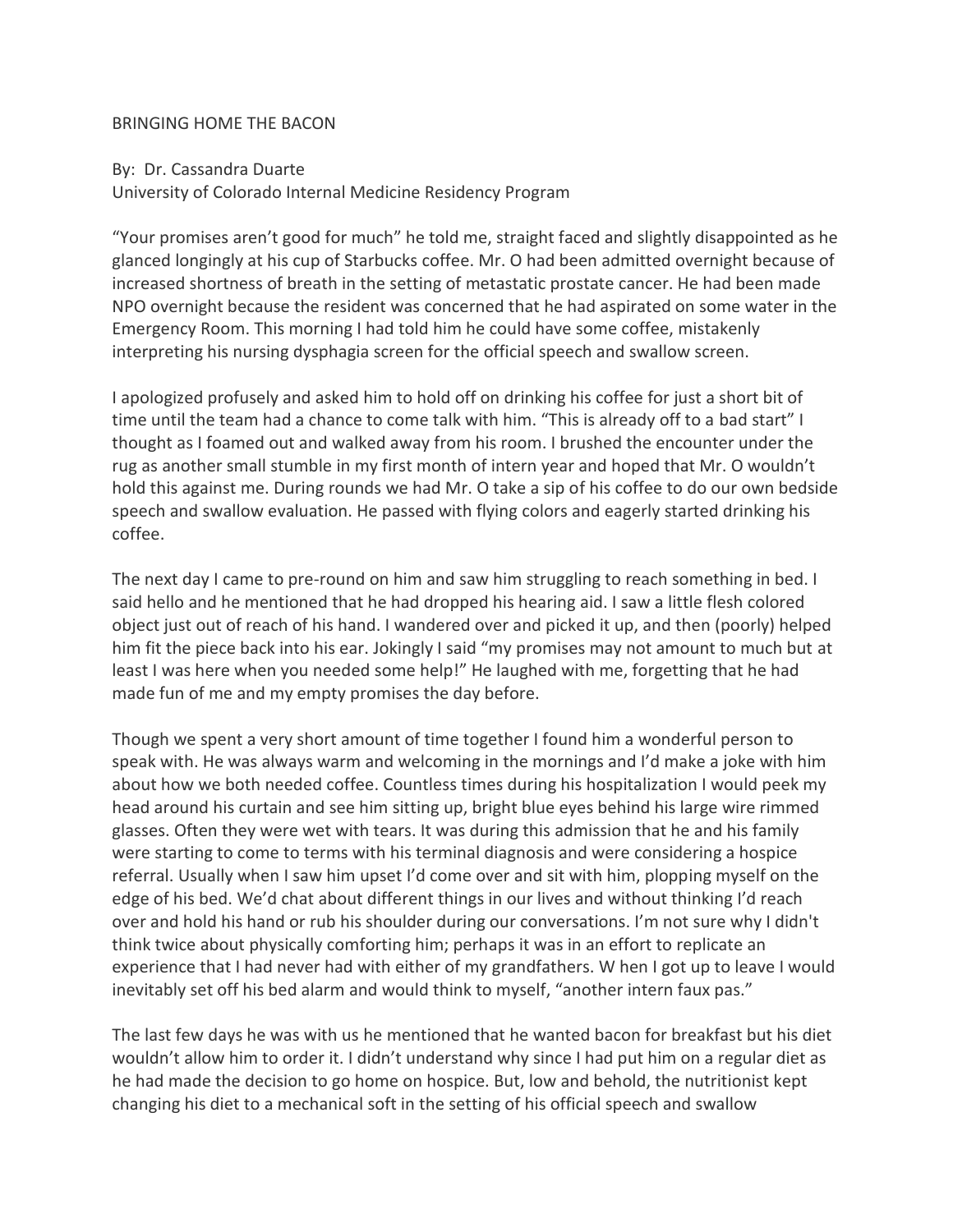evaluation. Angrily I called them on his last day and begged them to allow him to get bacon after all, we were sending him home to be comfortable.

On his last day, we rounded and after the medical student gave his presentation, the attending asked me if I had anything to add. I turned to Mr. O and asked him if he got bacon with his breakfast. His blue eyes sparkled and he said "Yes! But when it came it wasn't crispy enough!" I laughed, gave him a high-five and squeezed his shoulder.

I came back later that day for one last visit. Though I'm still early in my intern year, I tend to enjoy the big, meaningful, meaty conversations with patients about their life and death. I sat on his bed one last time and asked if there was anything else I could do for him. As I held his hand he started to cry saying that he would miss me and that he appreciated the care that we had given him. The most surprising thing he mentioned was that he valued that I wasn't afraid to touch him. He felt that other providers had treated him at an arms' length and he wondered if his prostate cancer diagnosis scared people from physically interacting with him. For the first time, his eyes weren't the only ones wet with tears during our conversation.

As an intern there are many days when I feel like I'm a baby bird stumbling out of the nest and plummeting towards the ground, figuring out how, at the last minute, to save myself from crashing. I still set off bed alarms. You'd think that for someone who has been through over 20 years of formal education I'd be able to figure out how to disarm these things. There are days when I wake up in a cold sweat, questioning if I am doing the right thing. When I start to doubt myself I think back on tender moments like those with Mr. O, and and tell myself it's okay if I haven't read the most recent clinical trial, or have memorized the laboratory findings of a certain disease process. Because sometimes, to a patient, all that matters is bringing home the bacon.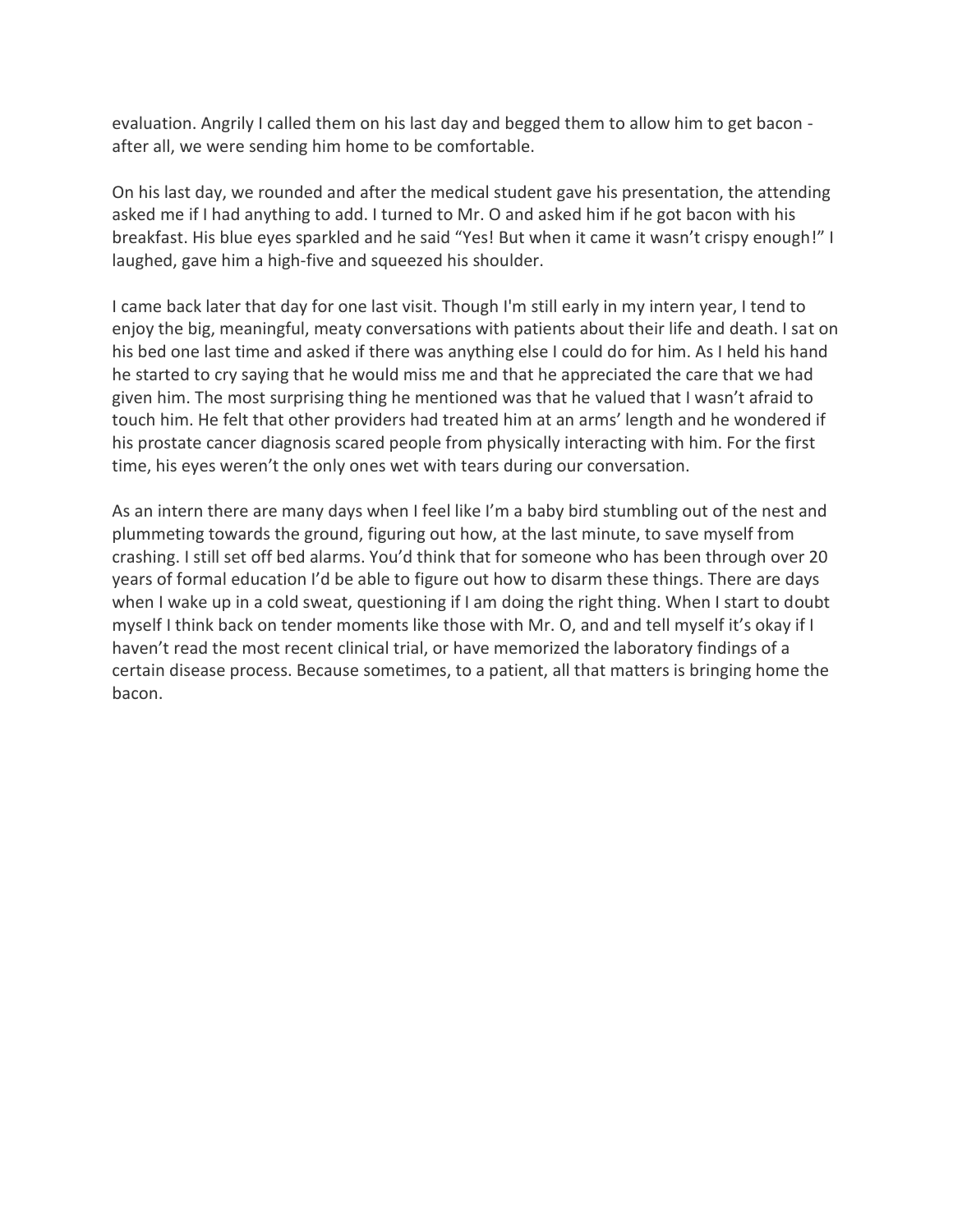# THE EASY ONE

By: Dr. Jason John University of Colorado Internal Medicine Residency Program

It's a familiar routine for the medicine intern.

We arrive at the hospital early in the morning, receive sign-out, furiously mine clinical data, and run around seeing patients before rounds. We are expected to know "everything" about patients. We prioritize the newest and sickest. But things come up, priorities replace priorities, and we frequently find ourselves running behind. During our most chaotic mornings, we find solace with the Easy One.

The Easy One is alert and oriented, and not acutely ill. His or her plan of care is well-established, and often near completion. In fact, we usually aren't doing much for the Easy One aside from addressing frustratingly non-medical barriers to discharge.

For a time, my Easy One was a pleasant elderly gentleman. Admitted for a COPD exacerbation that responded beautifully to treatment, he was stuck in "antibiotic jail" after one of his blood cultures drawn at admission grew MSSA. The Easy One was one of my favorite patients. He was nice and nonchalant, and his mannerisms made me laugh. My team got a kick out of our interactions, which were always the same.

"Good morning!" I'd proclaim entering his room.

The Easy One sat on the edge of his bed with his back to me, gazing dutifully to the northern window like a compass needle. A cheerful tone always replaced his wistful appearance.

"Gooood MOR-ning!"

I heard my attending giggle from her office across the hall.

"How was your night?"

"Pretty good…can't complain. My breathing feels better. I slept okay, not great."

"Yeah, it's almost impossible to get decent sleep around here."

"I know, I know."

"Alright well order some breakfast. We'll see you during rounds."

"Okay, see you later!"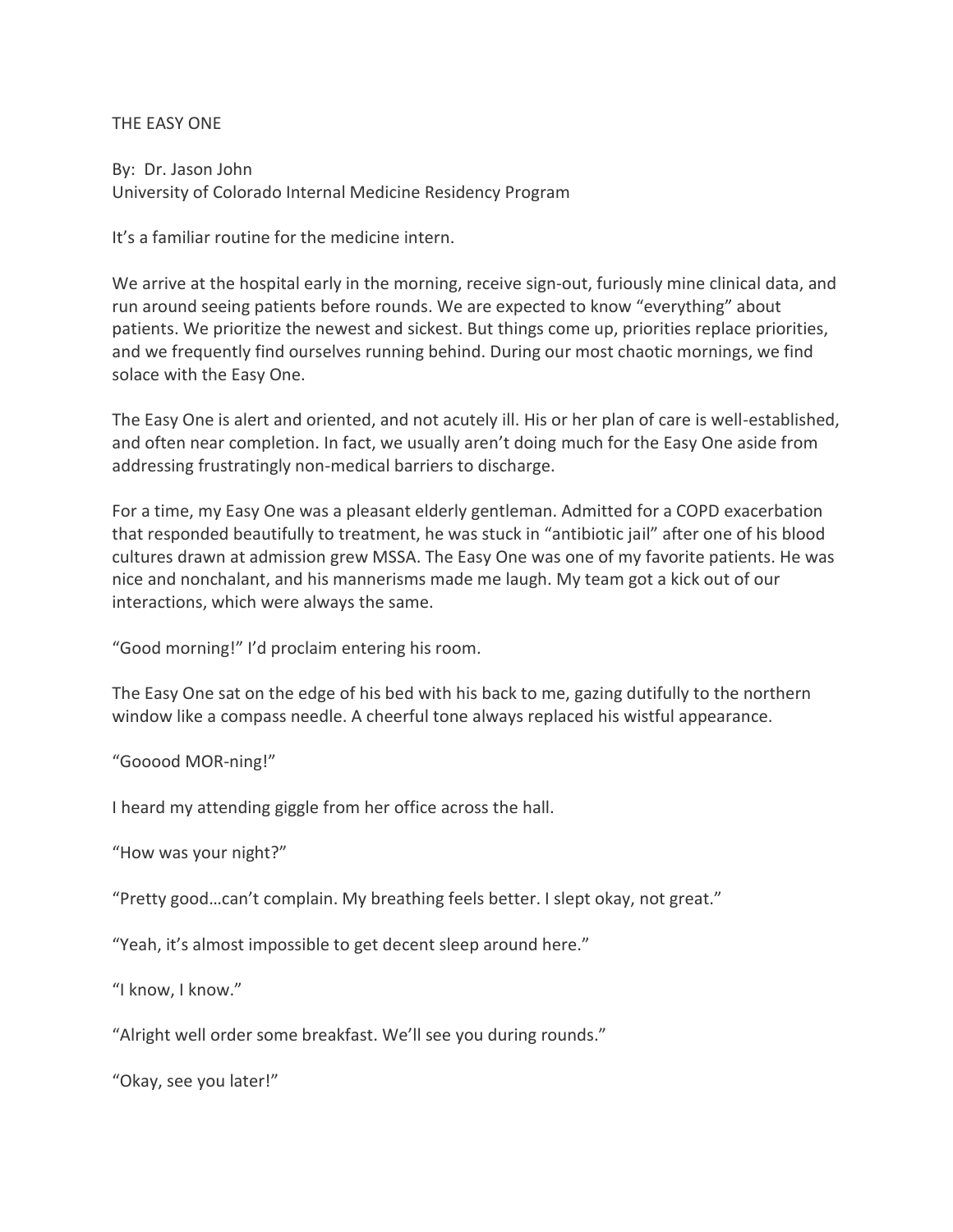After rounds, we wouldn't see the Easy One until the next day. The newest and sickest would occupy our afternoons just like the mornings, and my duties mostly involved sitting at the same computer in the same windowless workroom, coordinating care with consultants, putting in orders, answering pages, following up on data, and writing notes.

One day, I was struggling with these tasks. One patient was sick. Another needed a lumbar puncture. Another had a poor long-term prognosis, and I had to discuss this with him and his family. I was starting to experience all the symptoms of burnout we discussed during intern orientation – emotional exhaustion, depersonalization, feelings of ineffectiveness and lack of accomplishment, compassion fatigue, moral distress, etc. I was working so hard to do what felt like a mediocre job, salvaged only by the more experienced physicians supervising me. Furthermore, the Easy One's new nurse was paging me what seemed like hourly that afternoon.

"I'm taking over for the Easy One and I noticed you haven't ordered labs. Were you going to order any?"

"The Easy One says he's not sleeping well. Can we increase his melatonin?"

"The Easy One seems depressed. Can you come see him?"

I promised to see the Easy One before I left but was certain he was fine. He had been doing fine since I met him. On a day I thought I'd be working late into the evening, I managed to wrap up by six o'clock. As I bolted for the exit, I remembered my promise.

"Hey there! I just wanted to check in. How are things going?"

"Pretty good…can't complain. My breathing feels better."

I walked to the window and enjoyed a moment of the diminishing sunlight before sitting down. Then I stretched out my legs and let my body collapse backwards into the chair. The Easy One and I were face-to-face.

"I was hoping to get to know you better," I said.

"Sure. We see each other every day so that would be good."

"Where are you from?" I asked.

"New Mexico. Lived there until I joined the Navy. Then I traveled all over."

"Oh yeah? Tell me about it."

We talked for half an hour. I learned all about the Easy One, and he learned about me too.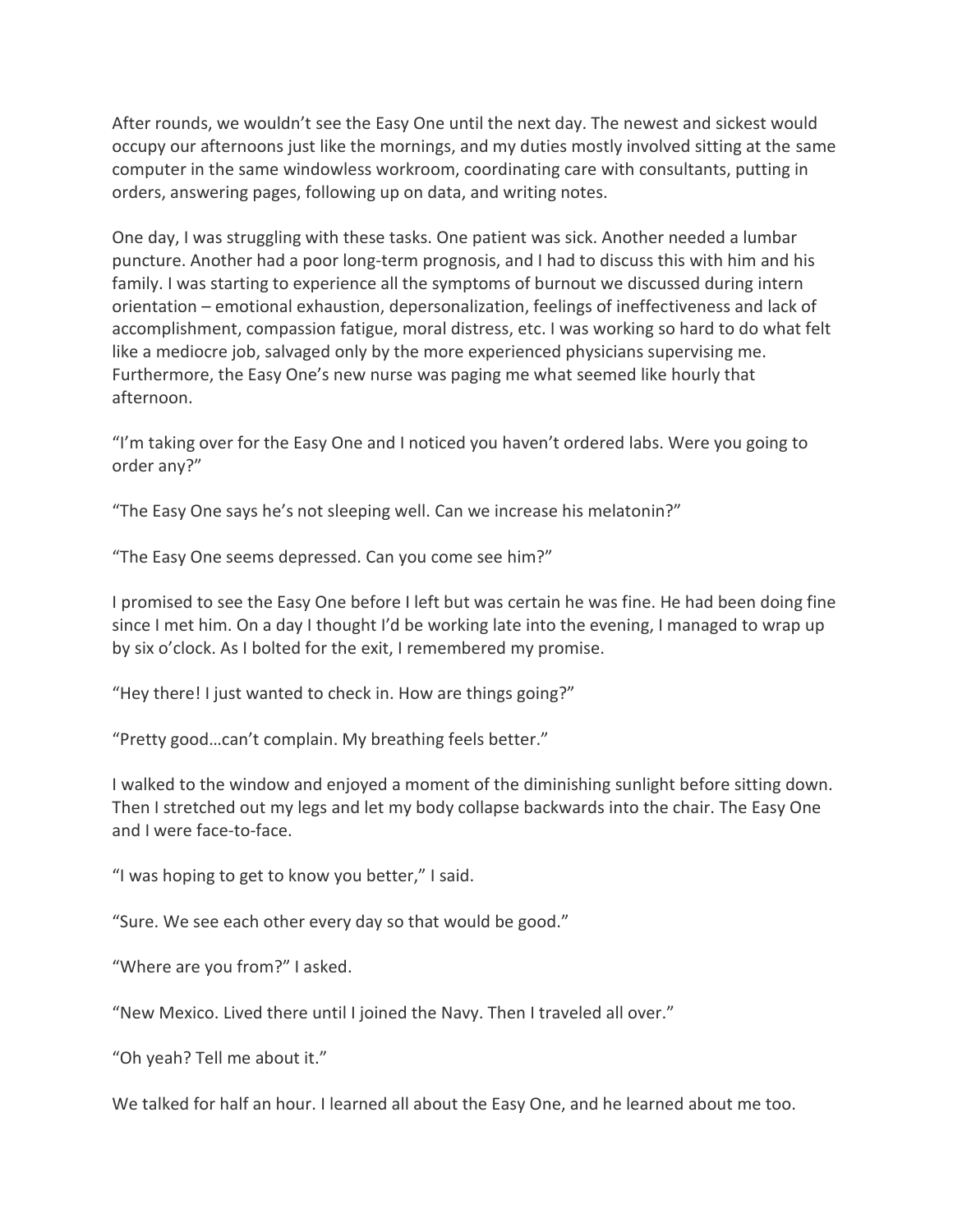Given a transcript of the dialogue, one would never guess the conversation had occurred between a doctor and patient in the hospital.

Eventually, I noticed the pitch darkness that had surreptitiously swept in behind the window. I told the Easy One that his nurse was worried he seemed depressed. I discovered he was grieving the recent death of his daughter from a drug overdose, but that things were getting better. I assured him that we would support him in any way we could.

"Well, I have to go, but hopefully you get some sleep tonight." I stood to leave.

"Yeah, at least until they wake me up at three."

"What do you mean?"

"Well, they come do my breathing treatments at eleven, and I go to sleep afterwards. But they come back at three in the morning. It doesn't really help, and I can never get back to sleep."

Beginning my trek to the employee parking garage, I felt great. I remembered why I had gone into medicine in the first place: to take care of people during their most vulnerable moments in life. And that night, I felt like I might have succeeded. I heard the Easy One's story. And I spaced out his breathing treatments so that he would not be woken up at night.

But as I walked, I realized how detached I had become from the people I was supposed to be serving. I was often not the physician I aspired to be, and had little more than my own inexperience and inefficiency to blame.

In fact, I am emotionally invested in my patients. I worry when they are sick. I grieve when they die. I rejoice when they get better. But oftentimes, they would never know from our necessarily brief interactions.

I could have delved into the Easy One's concerns days beforehand. If I had, a sick, elderly man would not have been unnecessarily woken up in the middle of every night.

It would have been so easy.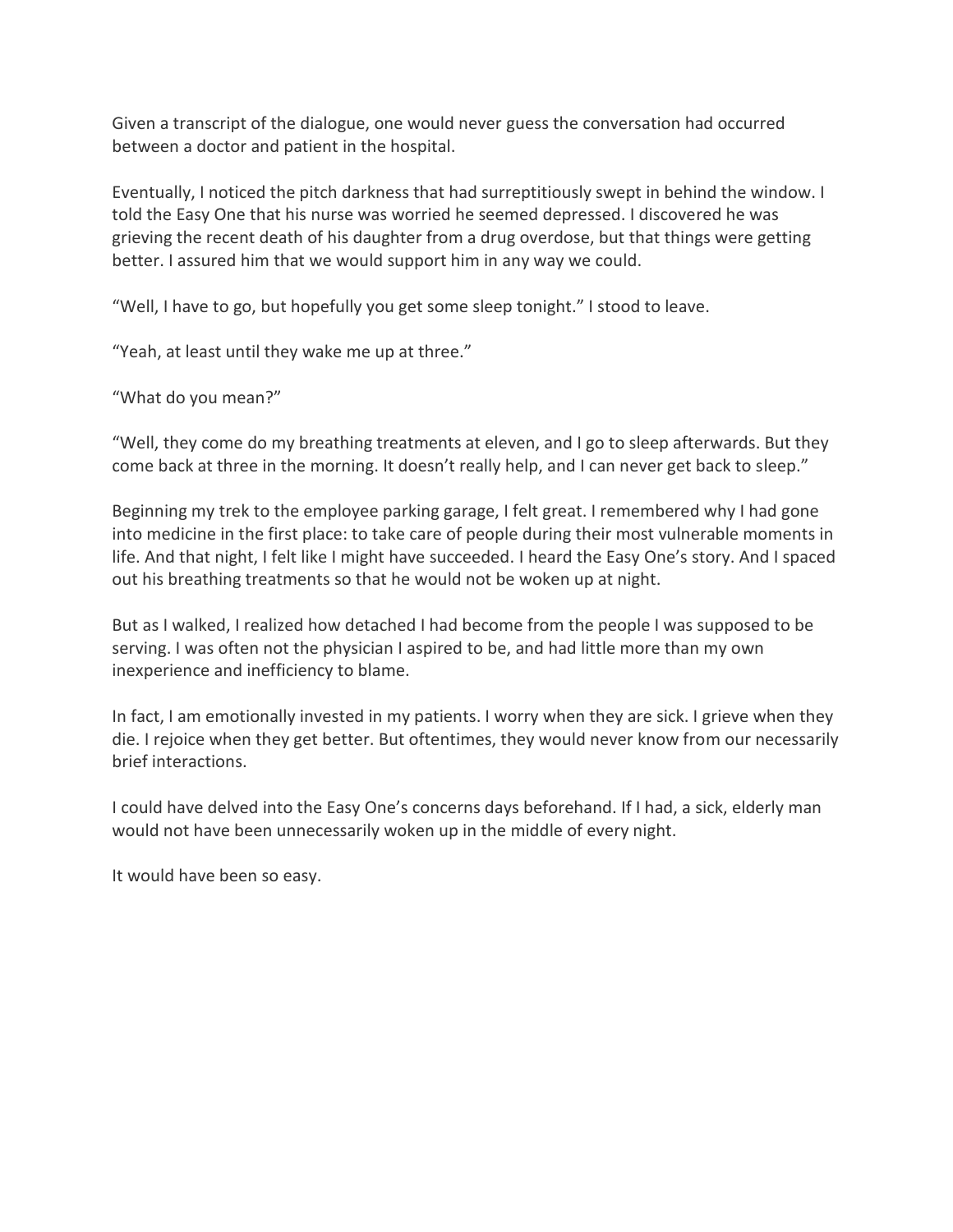# **Other Top Stories**

# THE YIDDISH SPEAKING MECHANIC

# By: Dr. Victoria Seligman

Mr. M had a spring in his stride as he walked down the long hallway from the waiting room. He exuded pride, in his well pressed mechanic shirt with "David" embroidered above the right pocket. It was his uniform. I never saw him in any other clothes over the almost ten years that he was my patient. I felt an affinity for him from my first encounter, and this would grow.

David worked in his son's auto repair shop still most days. He was in his late 80's when we first met. He had been a longstanding mechanic for the New York City (NYC) Police Department and eventually came to Colorado with his family. He recounted tales over the years: of working in New York, of travelling to most of the states in the United States with his wife in a motor home, and of his continued travel. We shared a common cultural bond, both being New York Jews. There was something therapeutic for me as well in his visits.

Mr. M reminded me of my grandfather Joe who was lovingly called Pop by his grandkids. He shared Joe's gleaming blue eyes. We started exchanging emails for holidays. I was on the list of corny jokes he passed on to family online. Pop and he had a similar the work ethic too and both worked long hours well into their 90s. Mr. M inspired me by his continual pursuit of new education and experiences. A few years ago, he told me with great joy that he had been accepted at his synagogue to a religious spiritual study called Kabbalah that would require daily meetings even earlier than his mornings at his son's shop.

David would ultimately share some of his more painful moments in life; a privileged revealing. He had lost a son at 21 to leukemia and his wife of 65 years had passed. He had great faith and found comfort in it. When I started to explore his World War II experience, a tremendous story was uncovered.

Mr. M spoke Yiddish as did my grandparents. It was a common language from central and eastern Europe used among immigrant Jews in New York and often not passed down to the generation of my parents. Mr. M spoke enough to converse minimally per his report. He was among very few Jews in his branch of the military and among many fewer who could speak Yiddish.

As it turned out, Mr. M had been a witness to great atrocities during World War II. Drafted in 1943, he was sent to Europe and attached to an artillery unit as a truck driver hauling troops as the Americans began their relentless assault on the home territory of Hitler. Ultimately, they reached Germany and he had already seen great devastation.

He did not recall the name of the concentration camp, just that it was one of the first to be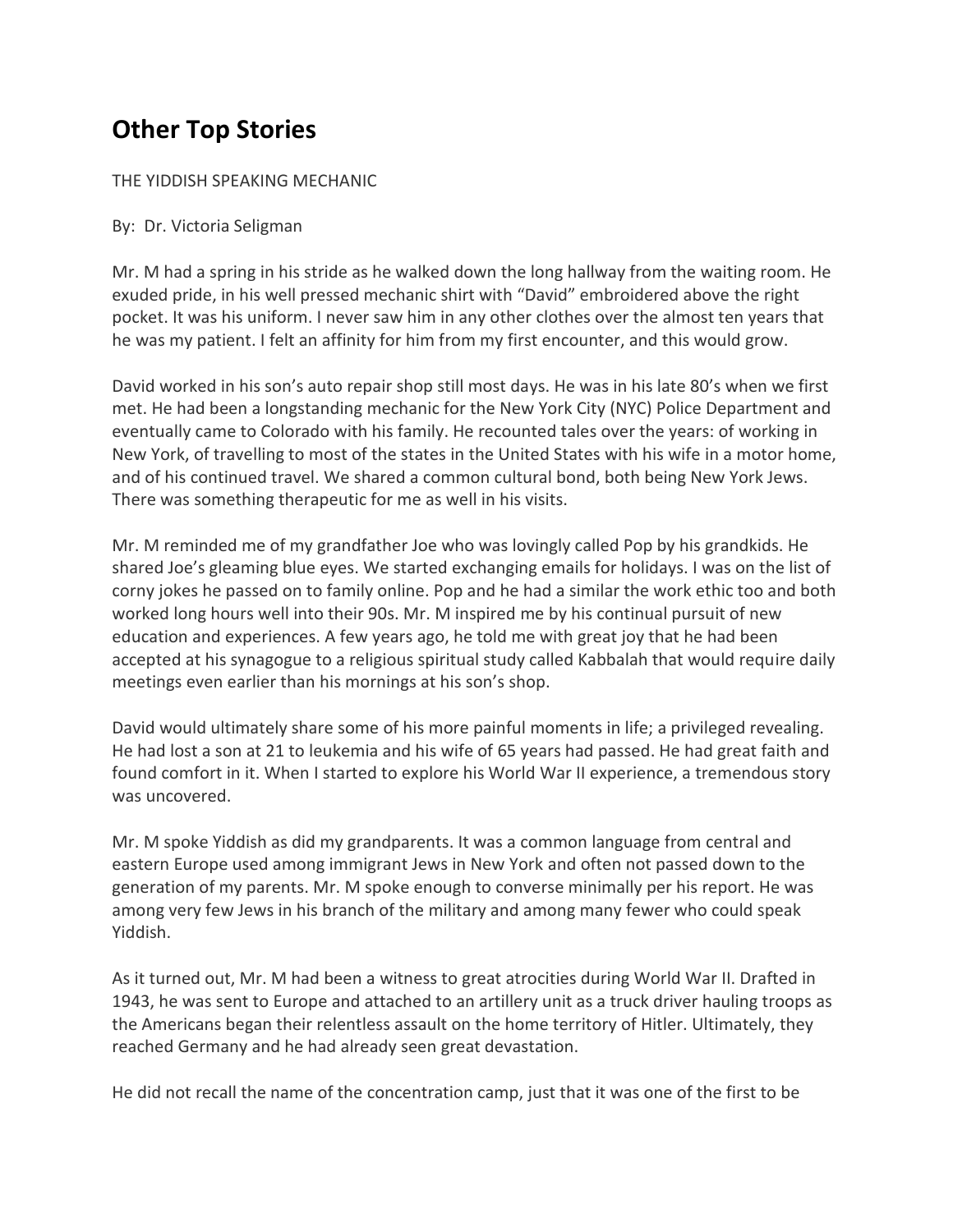liberated by US troops. He watched with other solders as some of the army's top generals, including Eisenhower and Patton, toured the facility. The delivery was indelible. I remember him describing in my office the moment of personal and historic significance. I remember him telling me about entering the camp, about seeing the Holocaust survivors. He described the survivors as one reads in books, as skeletons full of fear. He also recalled the corpses. I remember seeing his eyes twinkle as they teared. His story intersected with my personal history, as I am of a generation that still had direct ties to the Holocaust. I had a childhood friend whose parents were smuggled out of France to survive. I had Hebrew school teachers who were survivors. I had seen the numbers tattooed on arms. I was brought up with an obligation to remember.

David had entered the camps as a member of his platoon. He had, however, had the unanticipated experience of being a translator. The wary and traumatized survivors did not trust that the Americans entering were truly there to help. David used his Yiddish, the universal language at that time for Jewish prisoners, to reassure them. I kept his name on my list of incredible stories of veterans for years with the intention of videoing his story. Though, the years slipped away.

Mr. Mark's remarkable good health slowly declined. He was receiving treatment for recurrent prostate cancer. More significantly, he had a series of TIAs and was developing sequelae of ischemia. For his 92nd birthday, he travelled to Israel and then NYC for a family celebration and was so happy to take this trip. He returned with a gift. We had often talked about Jewish food. And, there he was with a dozen NYC bialys. I had told him that after all these years in Denver, I had never had luck finding a good version of this bagel relative.

At one of his last visits, Mr. M asked me what we were going to do to fix his balance difficulties and uncoordinated gait among other neurologic symptoms. I strolled to explain to the mechanic that a fix for him was like an impossible mechanical feat. He passed away shortly after at age 96.

Mr. M remains a symbol of resilience to me. He was one of the few living liberator voices when I knew him. This is my belated tribute.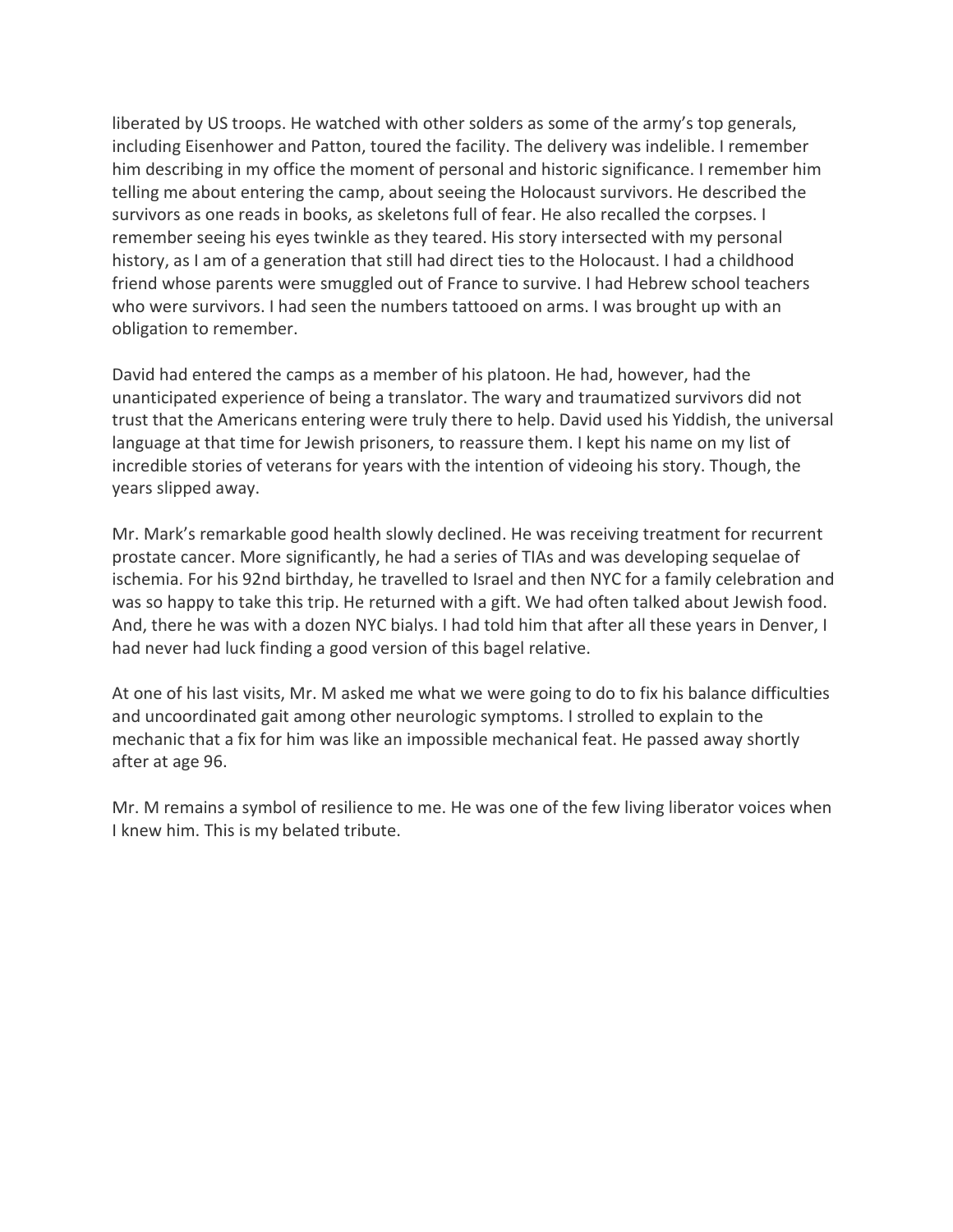#### HOW TO SHARE A HISTORY

By: Nicholas Arlas University of Colorado School of Medicine

"But you're white," said the little person with a big voice who sat in the bed in Care Unit 2. We had just met for the first time, a patient and a medical student, coming together to share a story sparked by the history of the present illness. In this case, she was here because she awoke at 4am coughing up blood, and had felt like she was going to die.

# "I couldn't breathe."

The sound of high flow oxygen whirred through the room in the ED at Memorial, and she sat upright in her bed drinking coffee, black. Her name, which I'd seen in the EMR upstairs, suggested that she was Native. Not the native as in I'm a "Colorado native" who likes to put my kid in a onesie with said label, or who turns up their nose at out-of-state transplants while drinking craft beer in downtown Denver. The Native whose family was here before Colorado was Colorado, before the plains were Oklahoma, the Dakotas, Kansas, Nebraska. Before states were states. To use her preferred term, she was an Indian.

"You don't know how it is for us."

Those are true words. I will never know how it is for a Native American to live in today's America. So what does that mean when it's my job to give voice to her story in the context of a hospital admission? This person is part of a community that has been marginalized through the systemic racism of both the government and institutions like the healthcare system. She was stepping into a world where she would have to give up a fair amount of control. In fact, as her admission was at a teaching hospital, I would be the one to tell her story and provide the first pieces of information about her to the attending physician.

"If I'm not out of here by Friday I'm going AMA!"

The conversation started to flow from the drip, drip, drip, of a faucet left on, into the steady stream of melting ice. I had learned about certain aspects of Native culture from storytellers and great writers. Tommy Orange, in his novel *There There* taught me about the urban Native experience, about regalia, blood quantum, and A Tribe Called Red. Louise Erdrich taught me about the Native American boarding schools in her haunting short story *The Flower*. Rebecca Roanhorse, in her Hugo Award winning story *Welcome to Your Authentic Indian ExperienceTM*, threw down a layered take on exploitation that still has me thinking. It has been a privilege to read the work of these authors and listen to the stories that have grown out of their histories.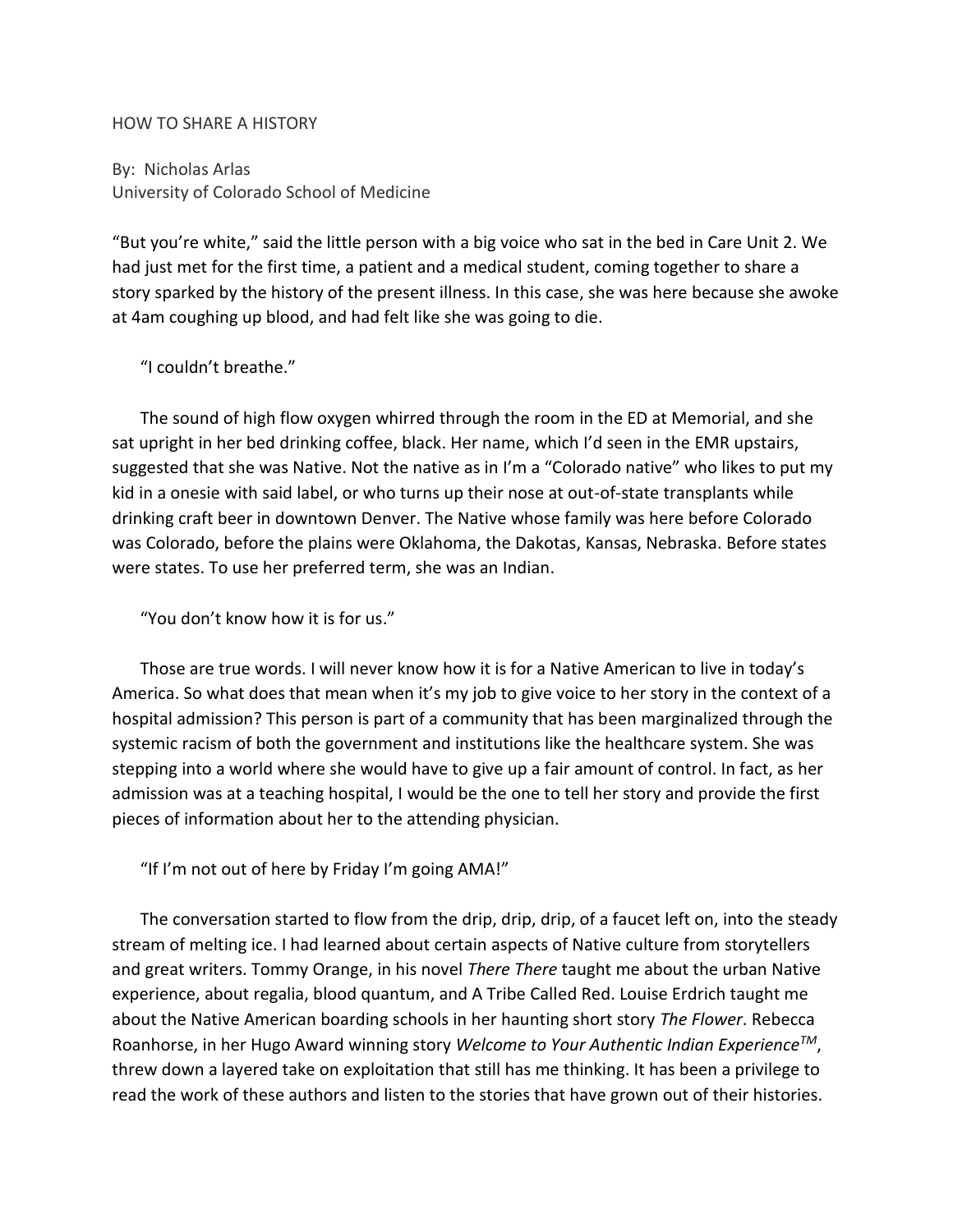In her seminal work *Wakiksuyapi: Carrying the Historical Trauma of the Lakotah*, Dr. Maria Yellow Horse Braveheart describes historical trauma as "cumulative wounding across generations." She suggests that collective survivorship can be brought about through commitment to a community's traditional values and healing.

"I was a nurse for forty years."

As a registered nurse and a medicine woman, my new patient's identity straddled modern medicine and Native healing traditions. As a physician in training, I've learned to be careful with my words and to open my ears more than my mouth. It is with gratitude that I can say my experience as a reader has opened my mind to issues I never considered, and shown me how much I don't know. It is with this mindset that I approached her history of the present illness. We say to our colleagues all the time "*take* a history." I propose we shift our phrasing to be "*learn*" or "*share*" a history, as "*taking*" has a one-sided or even violent connotation. The act of taking has defined much of the historical trauma experienced by my patient and her family, and the way forward in her care was to acknowledge that. So as we settled into our conversation I asked her to share her story, and sat down to learn.

"Can I have another cup of coffee?"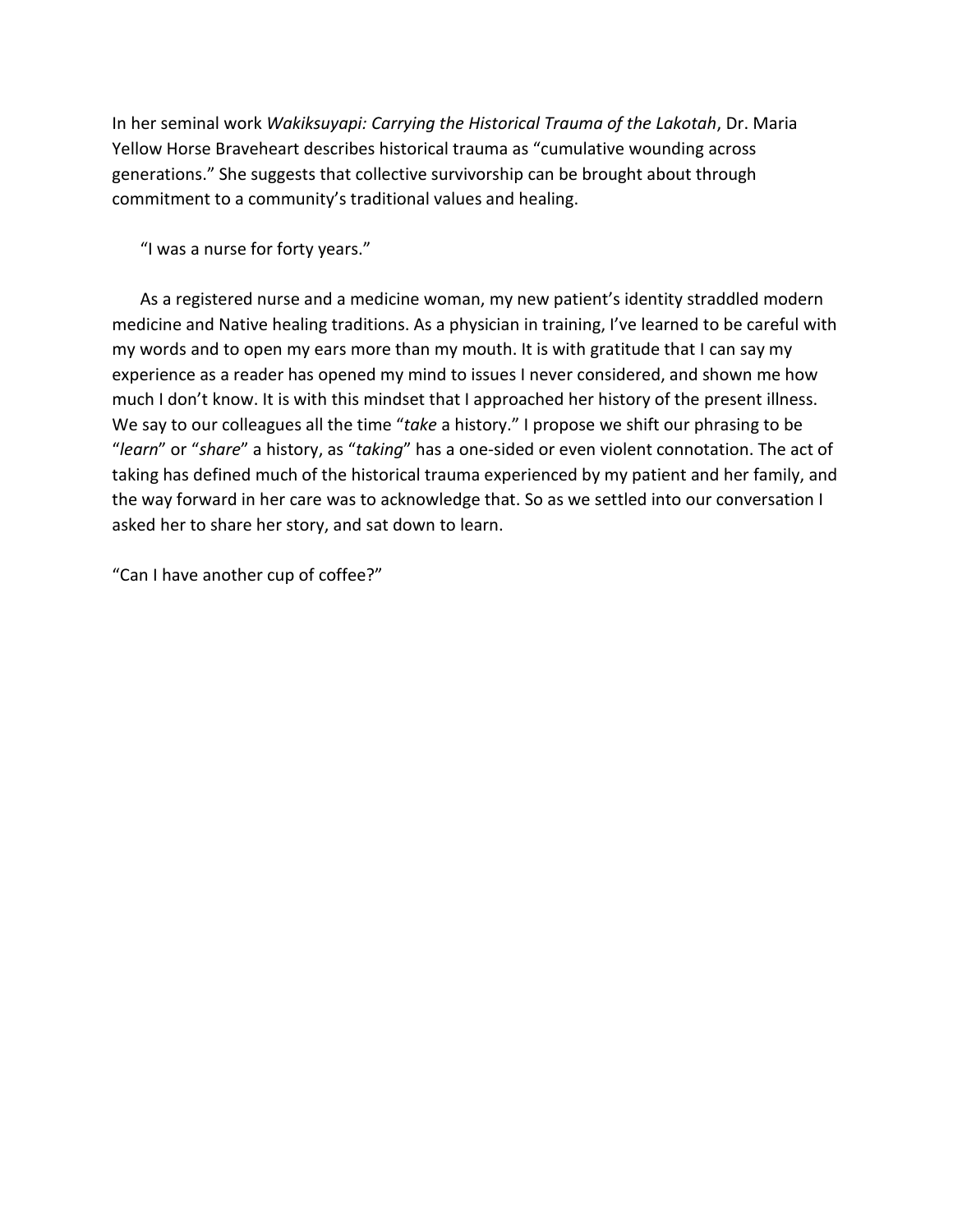# WHEN THE DOCTOR BECOMES A PATIENT

# By: Dr. Gail Mizner

One year ago, the night I got home from the 2018 CO ACP Chapter meeting, I was relaxing in the bath when my hand swept across my right breast and I felt something hard. I had a moment of dread, but pushed that aside and went to bed. Eight days later, I got a diagnostic mammogram which showed nothing—just the dense breasts that my mammograms had shown for years. The ultrasound was another story. Even I could see, the irregular mass in my lower right breast when I looked up at the screen. Dr A, the very nice diagnostic radiologist who takes turns with her colleagues coming to our rural hospital every Monday and Tuesday, tried to come up with a differential diagnosis, but we both knew I had breast cancer.

The biopsy was scheduled for the following week. I had a talk to prepare and patients to see and an elderly parent just out of the hospital to visit, so I didn't have much time to focus on the breast cancer until Thursday, the day before we were to leave on a one night hut trip. With the living room filled with backpacks and ski equipment, I decided to look up my ultrasound report: 2.0 x 2.4 x 3.0 cms. Three centimeters! I had just moved from what I'd assumed was stage 1 to stage 2. What I had thought was a little "ditzel" of a tumor attached to a cyst was actually a 3 cm tumor encompassing the entire "cyst." My friends asked me if I wanted to cancel our excursion, but I wouldn't hear of it. We went ahead with our plans, and, though not without its tearful moments, the trip was wonderful. My husband and friends enveloped me with love and support and laughed with me as I joked my way through my dread at having to stop HRT. Nature's beauty soothed and strengthene d me.

The biopsy went smoothly. It was not particularly painful, and I found it interesting to be in the role of a patient getting a procedure I had ordered for others so many times. The radiologist said she would call me in 2-3 days with the path report. She called the next day while I was at work: invasive ductal carcinoma, grade 2, ER/PR and HER2 testing to follow. Residency training prepares you to work through almost anything, but thank goodness I had a lot of no shows that day. In between patients, I called my husband, Mike, (who works in Phoenix all week long) and my two 20-something sons. Mike and Zach, my youngest son, both arranged to fly in the next day, but I couldn't face the idea of going home to an empty house that evening. I texted about 8 of my friends, several of whom had had breast cancer: "Just found out: invasive carcinoma…I'd like to have a cancer party tonight at my house… Bring food if you can come." They came, bringing a meal so delicious and w ell balanced it was as if we'd been planning for weeks. We laughed and told stories and those who'd already been through the breast cancer ordeal showed their lumpectomy scars. It was perfect.

The next day, I had to decide where to get treated. I'd been given lots of recommendations, including local options, but I decided I would feel most comfortable at the major medical center where I had trained and been on the faculty so many years ago and where I still had many friends and acquaintances. I called and got an all day appointment in their Breast Center for the following Wednesday.